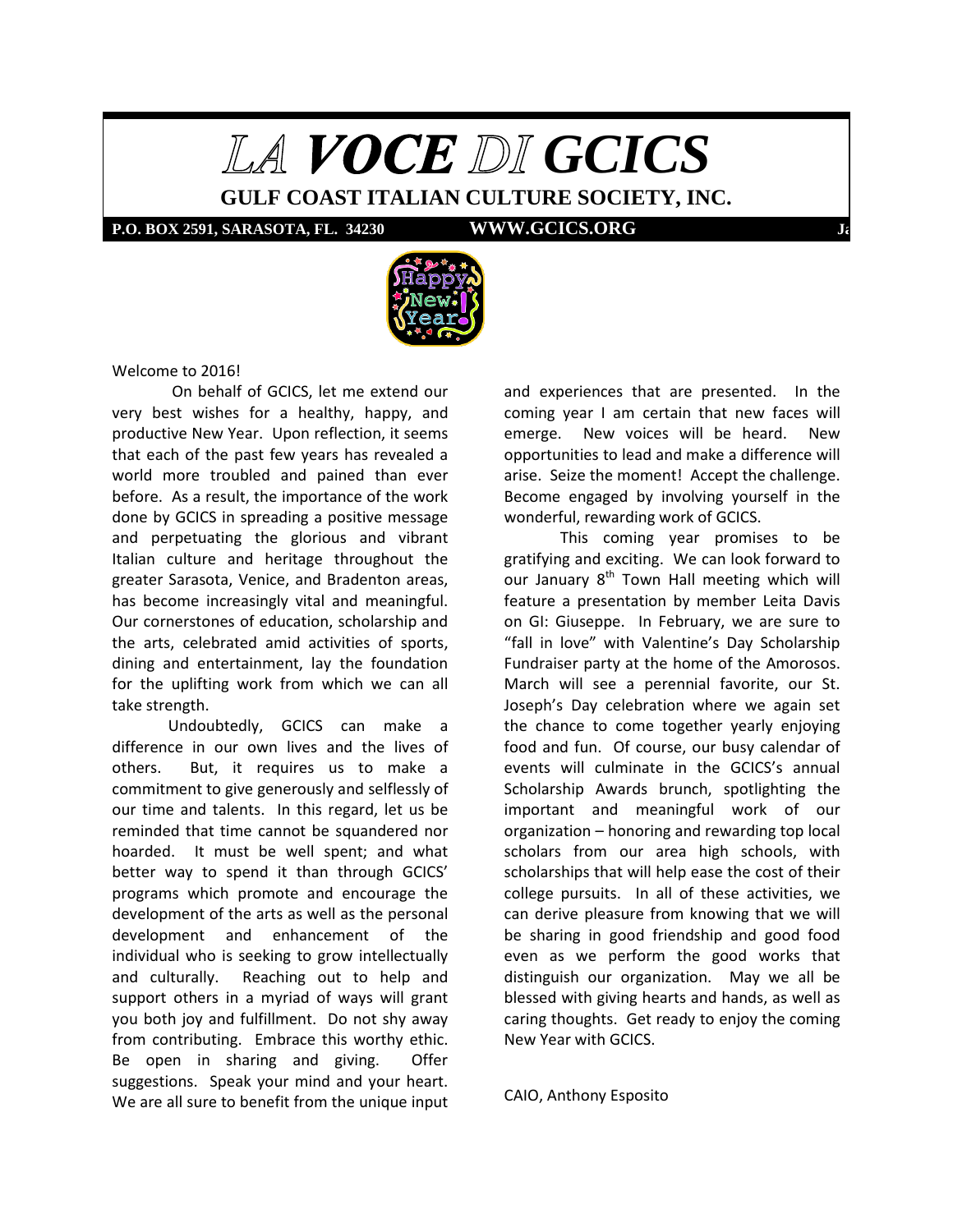# ANNUAL MEETING AND LECTURE

The annual meeting will be in a Town Hall format. First a light lunch will be served. Then the meeting will begin. At this time, GCICS's vision and new initiatives will be presented by our President Anthony Esposito. Then the floor will be open to members so that they can discuss their future vision and program preferences. After this, a lecture about Italian Americans in World War II will be given. Finally, we will be having a sale of Italian books bequeathed to GCICS by Arden and Tony Fowler upon their passing. We will be selling these books to our members at a very reasonable price.



Our guest speaker will be one of our own Leita Kaldi Davis (nee Bevacqua) who worked at UNESCO in Paris, the UN in New York, and Tufts and Harvard Universities. She was a Peace Corps volunteer in Senegal, and a hospital administrator in Haiti. She has written two books on those experiences, Roller Skating in the Desert and In the Valley of Atibon. She contributes a "Lettera dall" America to Il Grillo Parlante in Calabria. Leita's interest in Italian American history stems from her own family background, from years in Italy, and from a constant interest in and love of Italians. Leita teaches courses at the Lifelong Learning Academy of USF Sarasota-Manatee on "La Storia: Five Centuries of the Italian American Experience".

| Title:                        | Lecture: "G.I. Giueppe: Italians during World War II                                                               |
|-------------------------------|--------------------------------------------------------------------------------------------------------------------|
| Date/Time:                    | Friday Jan 8, 2016 11:30 - 2:00 pm                                                                                 |
| Location:                     | <b>Community Foundation of Sarasota Florida</b><br>2635 Fruitville Rd., Sarasota, FL. 34237 (near Tuttle)          |
| <b>Contact Person:</b>        | RSVP by Sunday, January 3<br>Ellen Roderick, itrain@erols.com or 941-366-6756                                      |
| <b>What You Should Bring:</b> | Appetite and your thoughts on GCICS programs/activities for 2016-<br>2017, and cash for the sale of donated books. |
| <b>Presiding:</b>             | Anthony Esposito, President                                                                                        |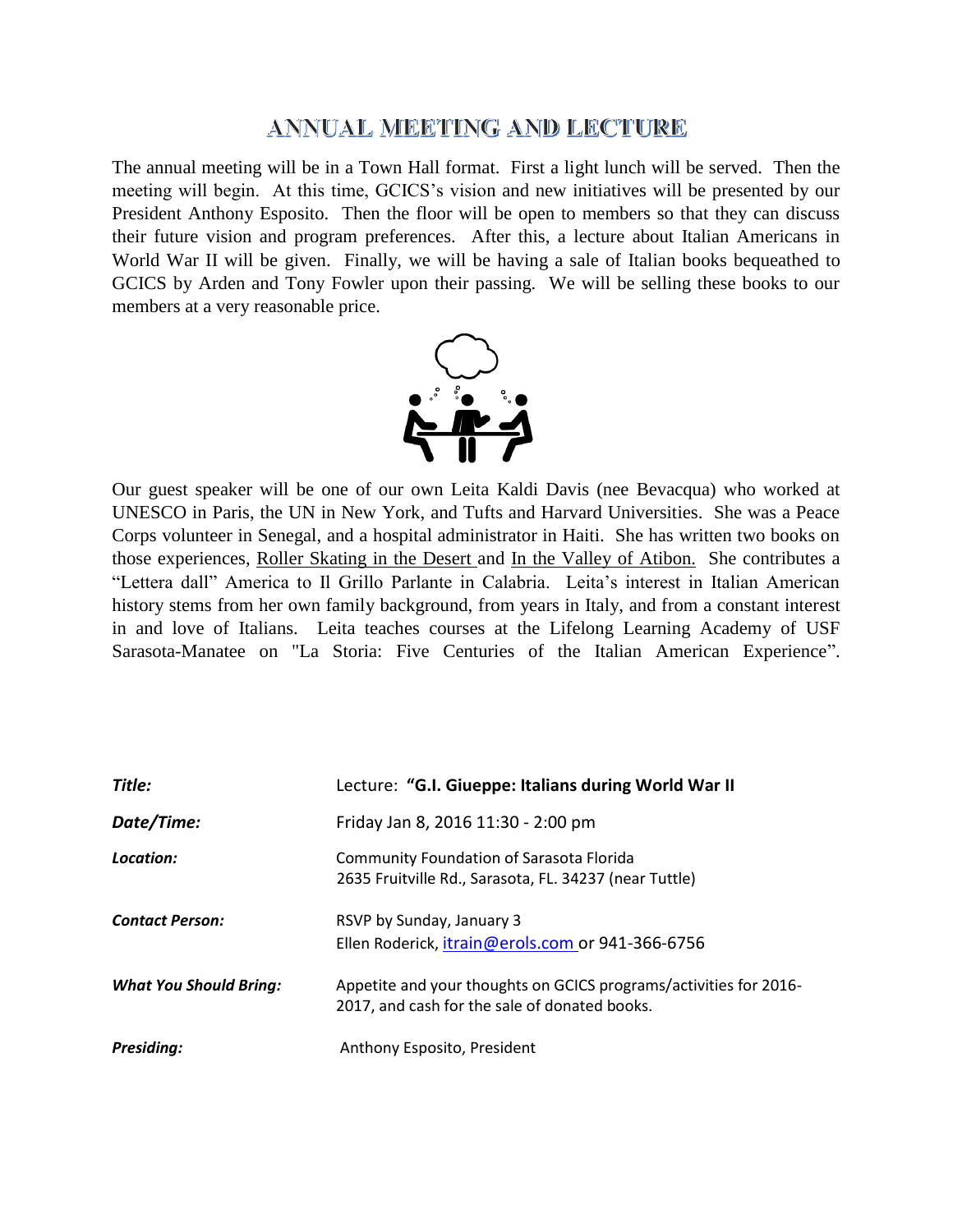# *Wine Tasting Social*

The Board of Directors of GCICS is pleased to announce a wine tasting social on January 29, 2016. Please come and join society members in friendship. It will be a great evening for all!



| Event:    | Wine Tasting Social                                                                     |
|-----------|-----------------------------------------------------------------------------------------|
| Date:     | Friday, Jan. 29, 2016                                                                   |
| Time:     | $6:00$ to $8:00$ pm                                                                     |
| Location: | Casa Italia, 2080 Constitution Avenue, Sarasota, FL; Call Joe Moccia at<br>941-387-2039 |
| Cost:     | \$15 per person covering appetizers and wine tasting                                    |
| Program:  | Socializing & Wine Tasting                                                              |
| POC:      | Send check to Joe Moccia, 705 Whitfield Ave, Sarasota, FL 34243                         |
| Deadline: | RSVP by Monday, Jan. 25th.                                                              |
| Note:     | We must have a minimum of 35 attendees.                                                 |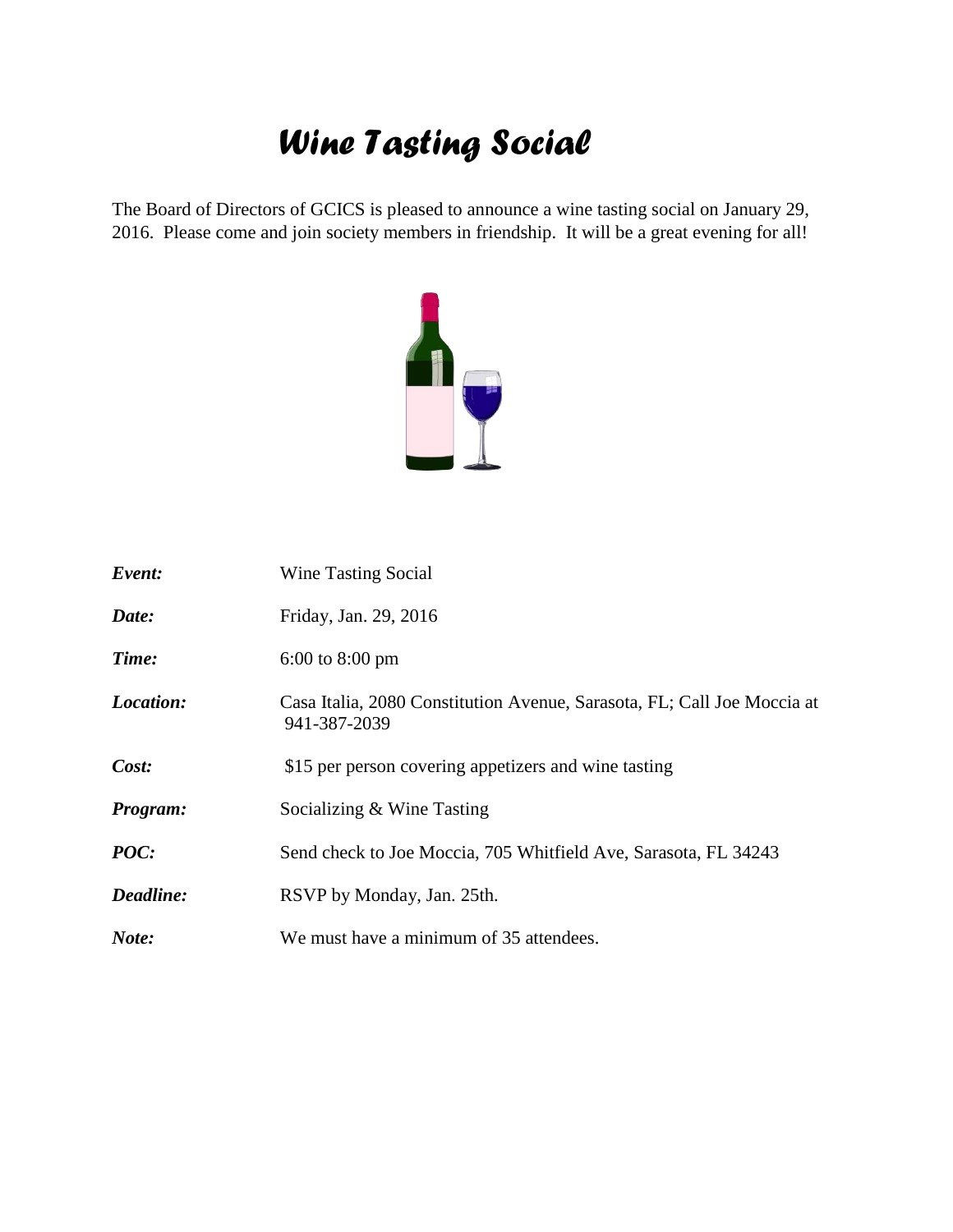## **BOCCE CORNER NEWS**



Member Linda Ahern has invited our club to a Bocce Invitational at The Cascades, located on Lockwood Ridge in Sarasota. We need 2 person teams to play on their 3 courts. Play is being set up as a double elimination "tournament". Everyone will have an opportunity to play at least twice. Please note this a fun day! We need you to come to play, to cheer and to enjoy the after game festivities. Please bring pom poms for cheering and a lawn chair. The after party includes pizza, antipasti salad, wings, wine, soda, coffee and all paper products, and possibly some small trophies! This repast will be placed on each table of eight, so there is no getting up for a buffet. Linda's group asks for some homemade desserts to finish the festivities; dessert will not be provided.

**Definite numbers are vital so that the food can be ordered accordingly**. Also your name will be on the list at the Security entrance to Cascades. Come even if you aren't playing bocce; we need a cheering squad and you don't want to miss out on the after party.

This is a wonderful opportunity to wear our club shirts. Shirts can be ordered from Sheryl Lazzarotti, 908-803-4400, or you can buy a club patch to place on your own shirt. Shirt colors are either red, white or green, in both male and female styles. Order ahead so you can be sure to have one!

Now is the time to come on Sundays to our court at The Conservation Foundation at Bay Preserve, 400 Palmetto Ave, Osprey, at 1:30 to practice and to form our 2 man teams. As always, please call the Hurbans for any information or directions, 941-966-2745.

| <b>EVENT:</b>            | Bocce Invitational                                               |  |  |
|--------------------------|------------------------------------------------------------------|--|--|
| DATE:                    | February $6, 2016$                                               |  |  |
| TIME:                    | $1:00 \text{ pm}$                                                |  |  |
| <b>LOCATION:</b>         | The Cascades on Lockwood Ridge Rd. in Sarasota                   |  |  |
| COST:                    | \$15 per person: Checks made out to Linda Ahern                  |  |  |
| <b>RESERVE:</b><br>34229 | Mail checks to Doris or Tom Hurban, 931 Scherer Way, Osprey, Fl. |  |  |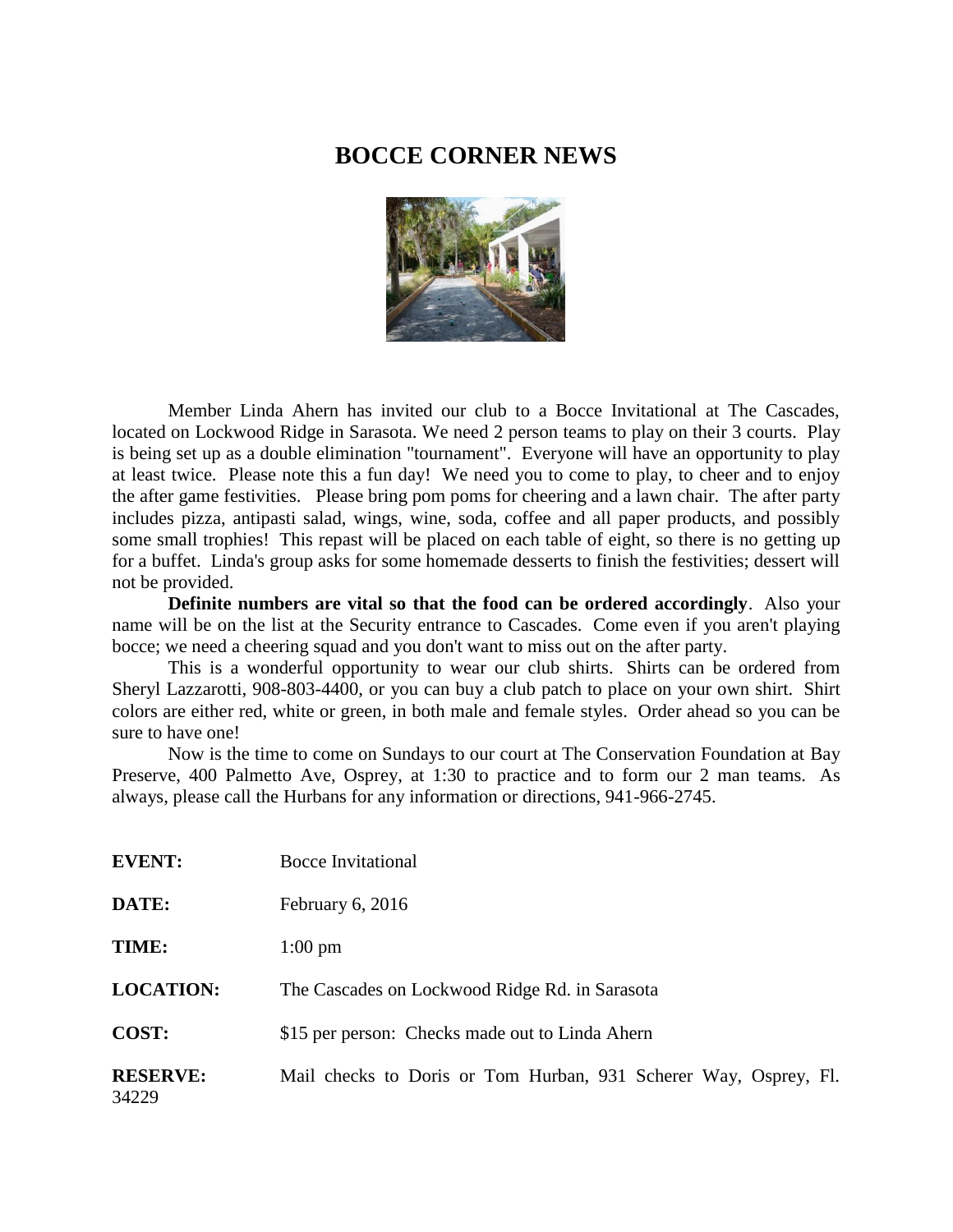# VALENTINE DINNER/SCHOLARSHIP FUNDRAISER



GCICS will celebrate Valentine's Day on Sunday, February 14. Vince and Tam Amoroso are graciously hosting the party in their beautiful home. They will be preparing the entrée of roast pork and a pasta salad. All money raised is for the GCICS Scholarship Fund. Linda Mercurio will be raffling off restaurant gift certificates to raise additional scholarship dollars. It will be a "bring a dish" event where members will bring a bottle of wine and a dish. Tam and Vince will provide the main dish. The type of dish that you will bring will be according to the first letter of your last name. Here are the categories that we will follow:

- $A D$ : is assigned a dessert
- E K: is assigned an appetizer
- $L-Z$ : is assigned a side dish



- **WHAT: Valentine Day Party**
- **DATE:** Sunday, February 14, 2016

**TIME:** 5:30 – 9:00 PM

- **PLACE:** The Amoroso Home, 1409 Westbrook Drive, Sarasota, Phone: 923-0329
- **COST:** \$30 PER PERSON
- **RESERVE:** Limited to the first 35 who submit their checks RSVP by Wednesday, February 10, 2016 Make checks payable to GCICS and mail to: Joe Moccia, 705 Whitfield Ave, Sarasota, FL 34243

**DIRECTIONS:** From US 41 heading south, turn right onto Bay Road. Go to the stop sign at Camino Real and turn left. Go to Westbrook Drive and turn right.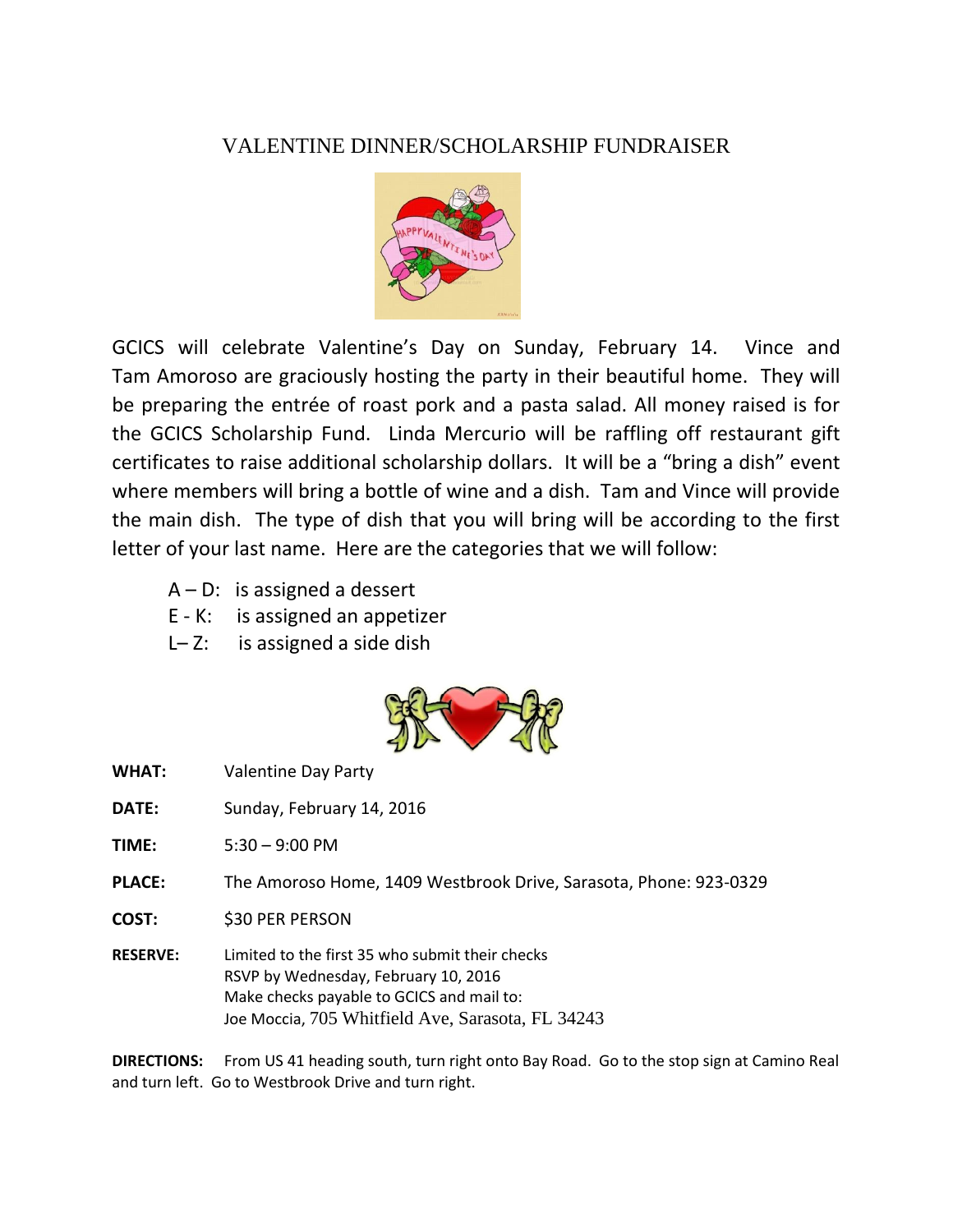# Gift Certificates Received This Past Month



Bridge Tender Word of Mouth Tommy Bahama Simons Coffee Southside Deli Swordfish Grill S3 Sugar Cubed Mr. Bones Fuzzy Taco Louie's Modern Old School Basils The Rosemary Kona Grill Square 1 Burger Freckled Fin Veg Ciao Italia The White Horse Pub\* Village Cafe Poki Joes Sarasota Ale Banyan Cafe (Muse) World of Beer Casa Italia\* Dutch Valley Millers Dutch Kitchen Bayou Tavern Italian Cuisine

Note: \* Indicates a second donation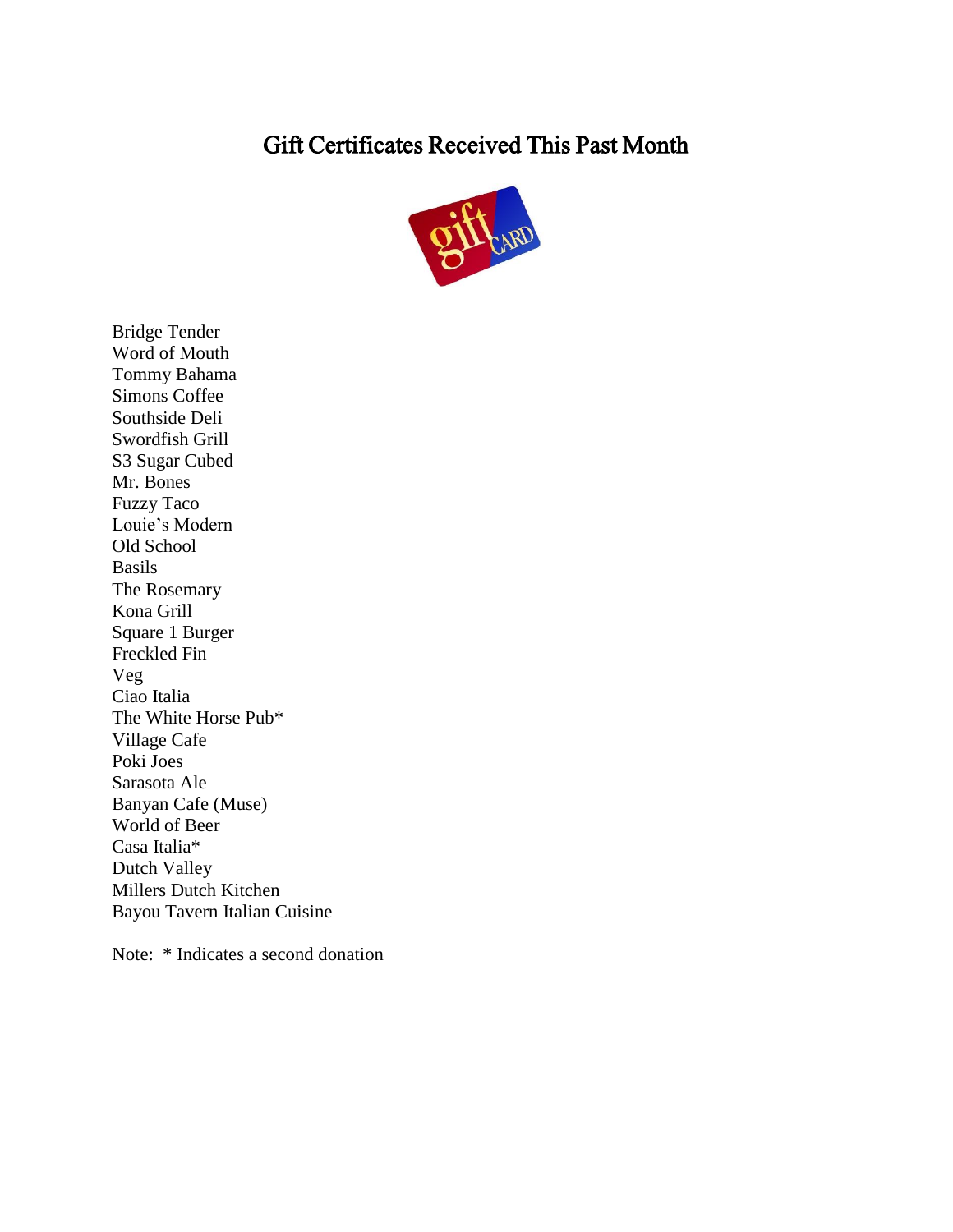## **GCICS CHRISTMAS PARTY/HOLIDAY GALA REVIEW**

Article & Photos by Ellen Roderick, GCICS Secretary

When a GCICS member steps forward for the organization it means a great deal to all of us. A warm thank you to Vince and Tam Amoroso for their grand hospitality on Dec 13. As you know, our holiday party had to be canceled at Palm Aire Country Club because we did not reach the minimum (40) for Palm Aire to open the club just for us on the evening of Dec 13th. I announced the cancellation while on the auto train traveling from Washington, DC to Sanford, FL the evening of Dec 7th. But by the morning of Dec 9th, Vince emailed me with an invitation we could not resist. Tam and he invited us to their home -- they volunteered to prepare the main course and we would bring appetizers, sides, desserts, and beverage of our choice. By that time, some folks had made other plans and of course we understood. Also, Linda Mercurio who had been coordinating the gala had begun arranging a dinner at Chianti Restaurant on Clark Rd. So on Sunday evening, Dec 13, GCICS had two holiday parties taking place! Linda tells me that the dinner at Chianti's was wonderful with 14 attending and that she raffled off some of the restaurant gift certificates to raise scholarship dollars. Thank you Linda. Meanwhile, Gene and I attended the dinner at Vince's along with 7 other couples (including Vince & Tam) for a total of 16. The aroma upon arriving at their home was incredible. In the oven cooking were two huge polpettones (Italian meat loaves) made with beef, pork and veal along with a number of spices. The meat is rolled out and filled with hard-boiled eggs, spinach and cheeses. Then it is rolled up like a jelly roll and cooked. It makes a fabulous "presentation" when cut and served. We had a number of Italian sides and appetizers, and for dessert, key lime pie, Italian cookies and fresh fruit. Vince and Tam had their tree all decorated. Later in the evening we were all introduced individually to their son Michael. We had piped in music and dancing was an option but folks really wanted to socialize, socialize, socialize. I have prepared photos of all the folks who attended as well as Vince cutting his masterpiece polpettone. Everyone had a terrific time; it is great to really get to know one another in these smaller settings. Again, a huge thank you to Vince & Tam as well as to Linda for organizing our two "substitute" Christmas parties.



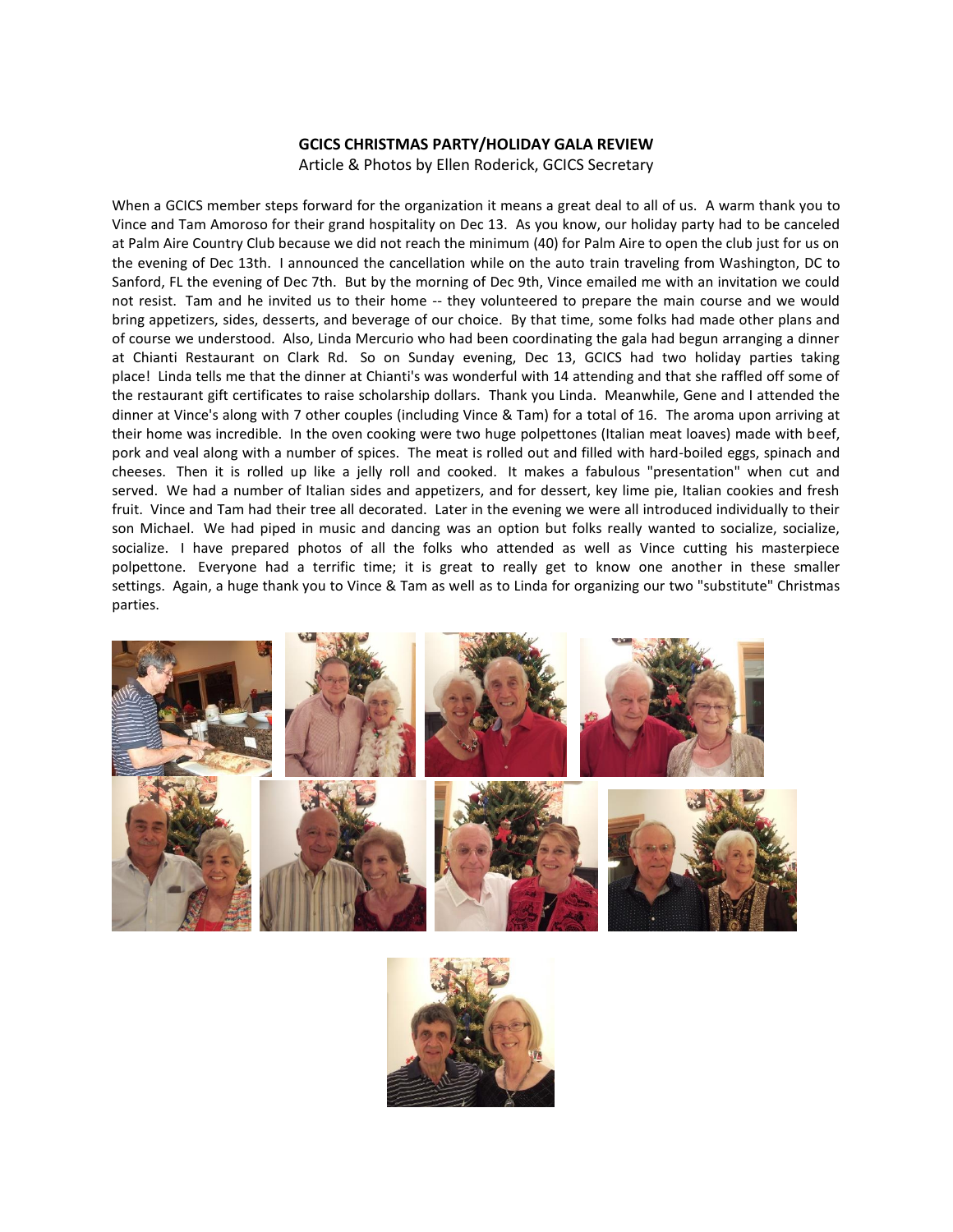## **2015 – 2016 GCICS Italian Classes**



**Location:** Bay Village, 8400 Vamo Road, Sarasota, FL 34231, Telephone: 941 966 5611

**Conditions of usage:** Guests must park below, immediately to the left of the gate upon entry. Either walk up the stairs or the road to the main entrance. Participants must sign in at reception and wear a name tag the entire time in the building. Absolutely forbidden, food or any beverage including bottled water brought into the meeting room.

**Directions to the room location:** After sign-in at reception, proceed to the left. Just after the elevators, (in front of the gift shop) turn left and proceed half-way down the hall. The room we meet in is on the right (just past the computer room and just before the mailroom). The room is almost directly across from the restroom.

**Textbook information:** Book may be purchased on line. Barnes and Noble sometimes has this book in stock. It is appreciated that students have the book for the start of these sessions.

**Book information:** Italian: A Self-Teaching Guide by Edoardo A. Lèbano, Publisher John Wiley & Sons, Inc. , copyright 2000, ISBN 978-0-471-35961-6

Note: Conversation classes will start in October, but the language classes will NOT start until November.

**Monday class times are:** Beginning Italian 12:00-1:00 Intermediate Italian 1:00-2:00 Conversation Class 2:00-4:00

## **Dates:**

January 11, \*18, 25 (\*Deadline for any new members in Beginning Italian) February 1, 8, 15, 22, 29 March 7, 14, 21, 28 April 4, 11, 18, 25